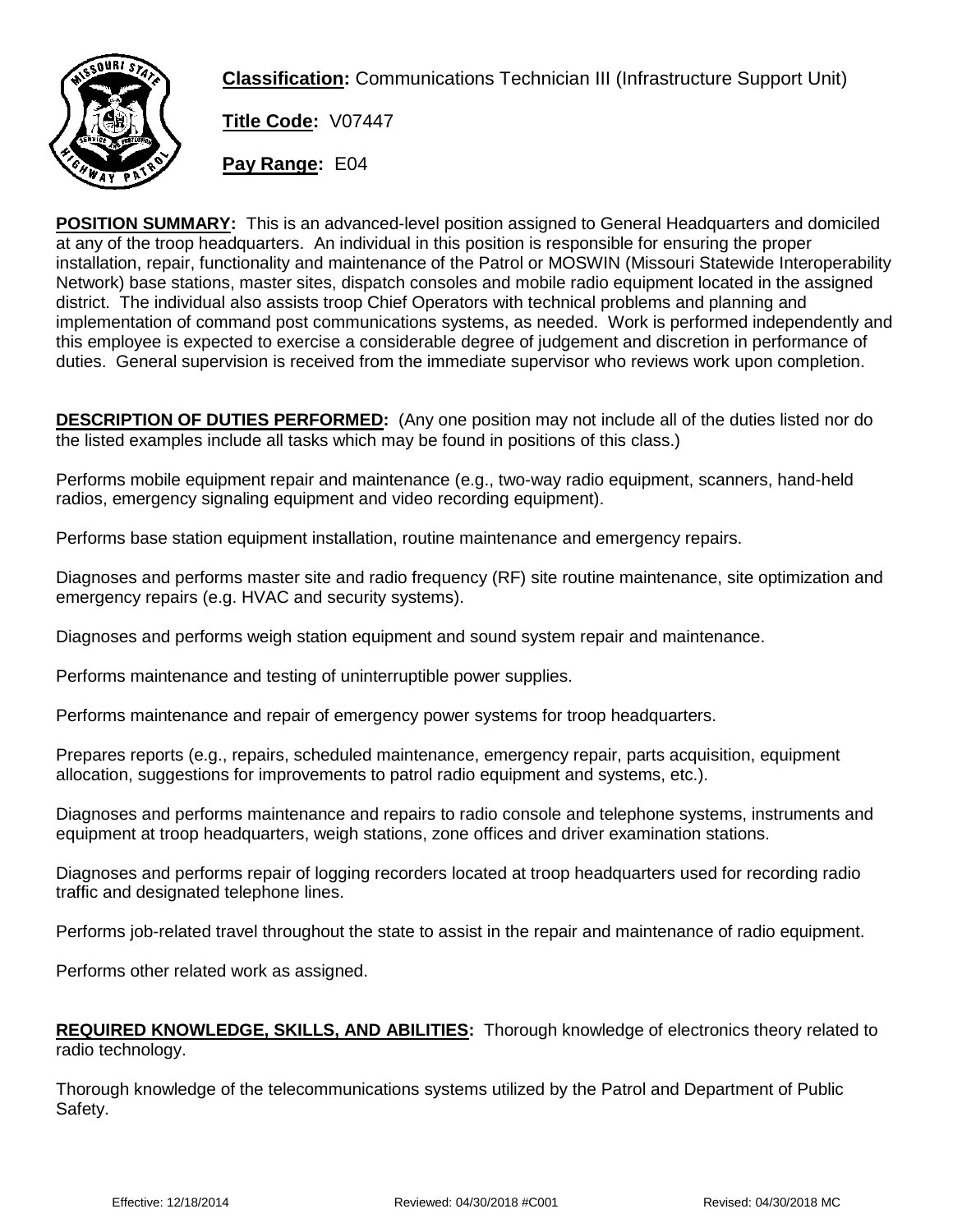## **Classification:** Communications Technician III (Infrastructure Support Unit) Page 2

Thorough knowledge of the policies and procedures of the ISU, Operations and Training Unit (OTU) and the User Support Unit (USU) of the Communications Division and how they cooperatively support the general responsibilities of the division.

Thorough knowledge of computer networking and internet protocol (IP) schemes, routers and swtiches.

Considerable skill and knowledge necessary to work with all voltage electrical systems.

Considerable skill and knowledge of environmental monitoring systems, scada systems and various other low voltage systems.

Considerable skill and knowledge in the use of hand tools, multimeter, service monitor, test sets, soldering equipment, electric drill, power meters, and oscilloscopes.

Considerable skill and knowledge of basic computer networking principles, ethernet wiring, cellular /wi-fi networks, etc.

Possess successful time management techniques and organizational skills.

Ability to respond quickly and effectively in critical situations.

Ability to comprehend complex electronic equipment maintenance manuals and schematics.

Ability to design, install, maintain and repair security systems and access control systems at various facilities (e.g. video surveillance systems).

Ability to identify, diagnose and repair electronic equipment, as well as manage multiple systems on a statewide platform.

Ability to understand various software programs, basic scripts and graphical user interfaces.

Ability to perform job-related travel, as requested.

Ability to lift radio equipment and tools necessary for repair.

Ability to gather, assemble, correlate and analyze facts to be incorporated into reports.

Ability to work closely with others in a cooperative team effort and display leadership abilities, as necessary.

Ability to make decisions in accordance with laws, policies, procedures, regulations and apply these to work problems.

Ability to respond at any time and work long hours without taking a break, possibly in inclement and hazardous weather conditions.

Ability to work with highly sensitive information and in confidential and sensitive areas (e.g. troop evidence rooms, crime laboratories, explosive materials areas, etc.) in a confidential and professional manner.

Ability to handle restricted and confidential information in a professional manner and maintain the information as such.

Ability to communicate in English clearly and concisely, both orally and in writing.

Ability to establish and maintain harmonious working relations with others.